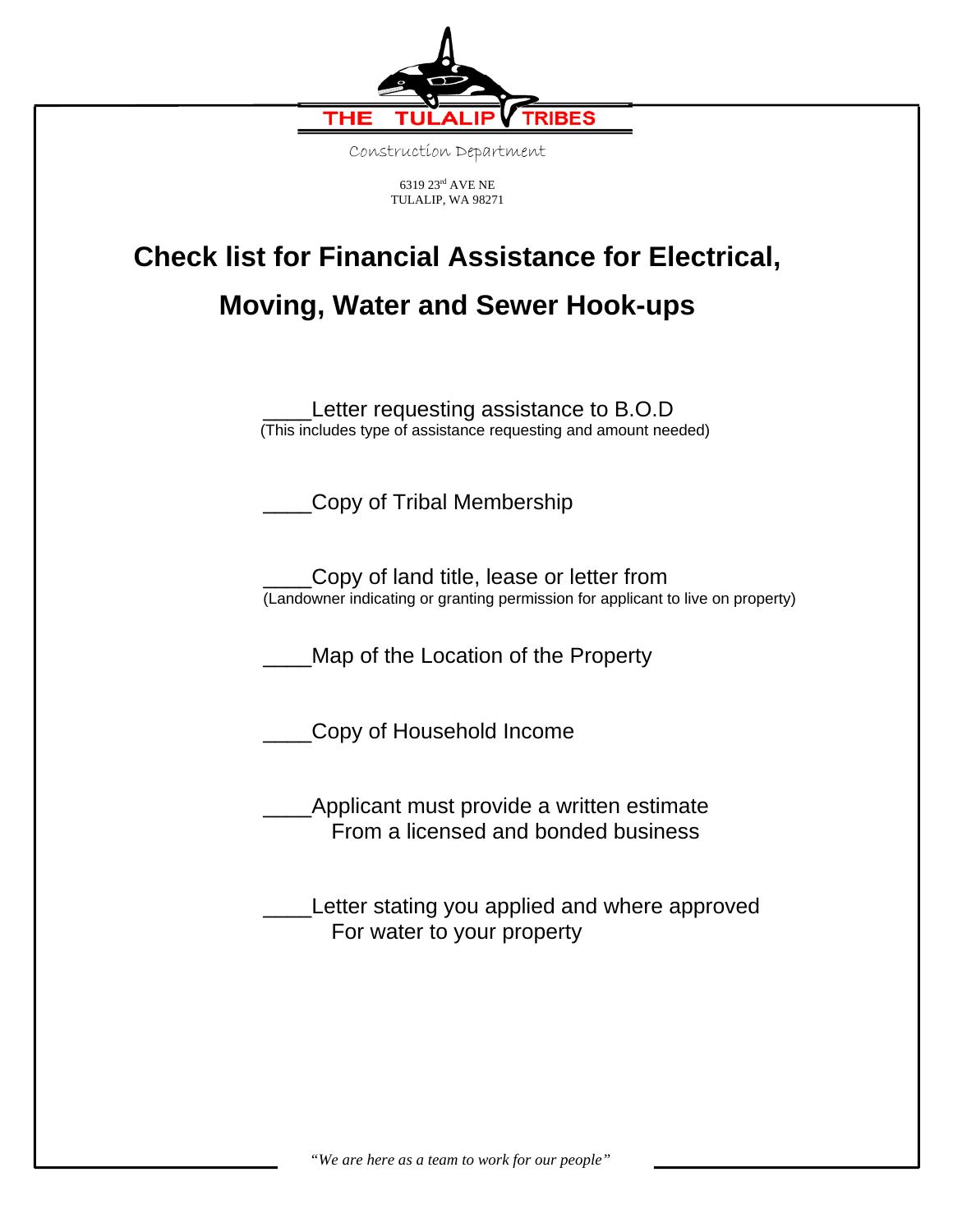| Ilia Brown<br><b>Tribal Credit Specialist</b><br>360.651.3439 Phone | LALIP TRIBES<br>THE TU<br>Construction Department                                                                     | Ashlynn Crolley<br><b>Tribal Mortgage Specialist</b><br>360-651-3359 Phone<br>360-651-3662 Fax |
|---------------------------------------------------------------------|-----------------------------------------------------------------------------------------------------------------------|------------------------------------------------------------------------------------------------|
| 360.651.3662 Fax                                                    | 6319 23rd AVE NE<br>TULALIP, WA 98271                                                                                 |                                                                                                |
|                                                                     | <b>TTHAPS</b>                                                                                                         |                                                                                                |
|                                                                     | Financial Assistance for Electrical, Moving, Water and Sewer Hook-ups                                                 |                                                                                                |
|                                                                     |                                                                                                                       |                                                                                                |
| Address: _______________________________                            |                                                                                                                       |                                                                                                |
|                                                                     | <u> 1989 - Johann Harry Harry Harry Harry Harry Harry Harry Harry Harry Harry Harry Harry Harry Harry Harry Harry</u> | Tribal Enrollment: ____________                                                                |
|                                                                     |                                                                                                                       |                                                                                                |
| Type of assistance requesting:                                      |                                                                                                                       | Home Phone#: ________________                                                                  |
|                                                                     |                                                                                                                       | Cell Phone#: ________________                                                                  |
|                                                                     |                                                                                                                       | Amount Requested: ___________________                                                          |
|                                                                     |                                                                                                                       |                                                                                                |
| Is this your Primary residence: _________                           | Number in Household: __________________                                                                               |                                                                                                |
|                                                                     |                                                                                                                       |                                                                                                |

*"We are here as a team to work for our people"*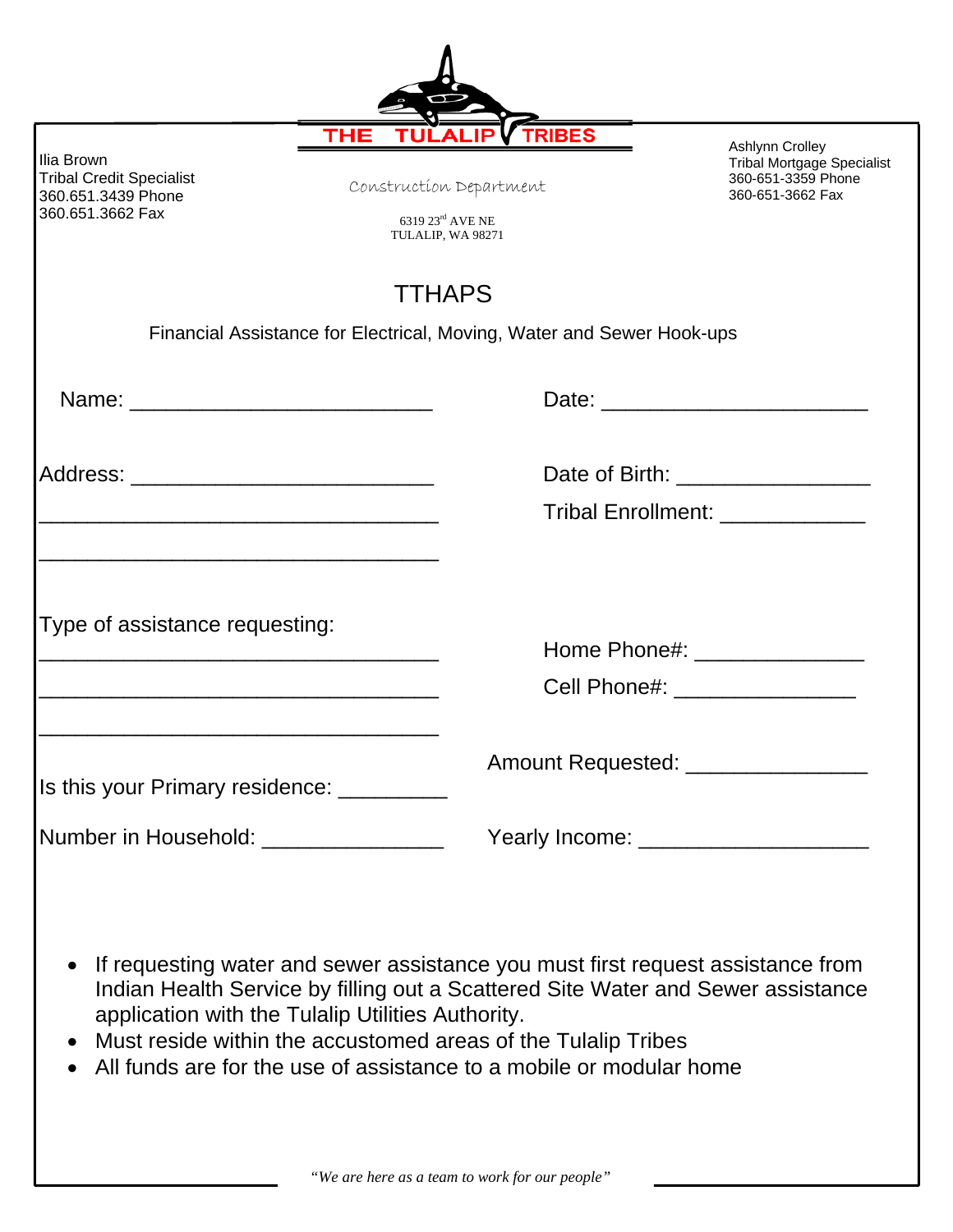

#### **Policy For Disbursing, and Reimbursing Electrical, Moving, Water and Sewer Funds Revised 5/8/04**

On March  $2<sup>nd</sup>$ , 2002 the Tulalip Tribes Board of Directors passed Directives 17 and 18 stating that the Community Development (CD) shall administer a program to provide up to \$2,000.00 financial assistance for each of the following tasks:

> Electrical hook-ups and/ or sewer and water hook-up Moving and set-up of mobile (including modular) homes

#### **DEFINITION OF A MODULAR OR MOBILE HOME ELIGIBLE UNDER THIS PROGRAM**

For the purposes of the policy, mobile or modular homes are defined as dwelling constructed wholly or in part in a factory and transported to a site for installation and assembly and which require a permanent foundation (either block or in-place cement foundation). Mobile or modular homes do **NOT** contain axles or wheels.

### **POLICY FOR DISBURSING FUNDS:**

The disbursement of funds for electrical, moving, water and sewer hook ups (EMWS) will be made to qualified Tulalip Tribal members 18 years of age or older residing within the accustomed areas of the Tulalip Tribe that meet and provide the following documentations and criteria.

- 1. Applicants must provide a letter requesting assistance from the Tulalip Tribes Board of Directors. The request must state the type (water/ sewer etc.) of assistance and amount being requested.
- 2. Applicants must provide a copy of land title, lease or letter from landowner indicating or granting permission for applicant to live on property.

If the applicant does not have sole ownership or divided interest of the property the applicant must provide a survey with legal description, map of the area and notarized agreement approved by the B.I.A. that the applicant has legal right to occupy property by all individuals that have undivided ownership of the property.

- 3. If there is no water or sewer service available on the property to serve the unit then the applicant must first request assistance from Indian Health Service by filling out Scattered Site Water and Sewer Assistance application with the Tulalip Utility Authority.
- 4. All funds are for the use of assistance to a mobile or modular home that will be the applicants primary residence. Under NO condition will funds be provided to an applicant who already has a residence unless that residence is in substandard condition and non-inhabitable.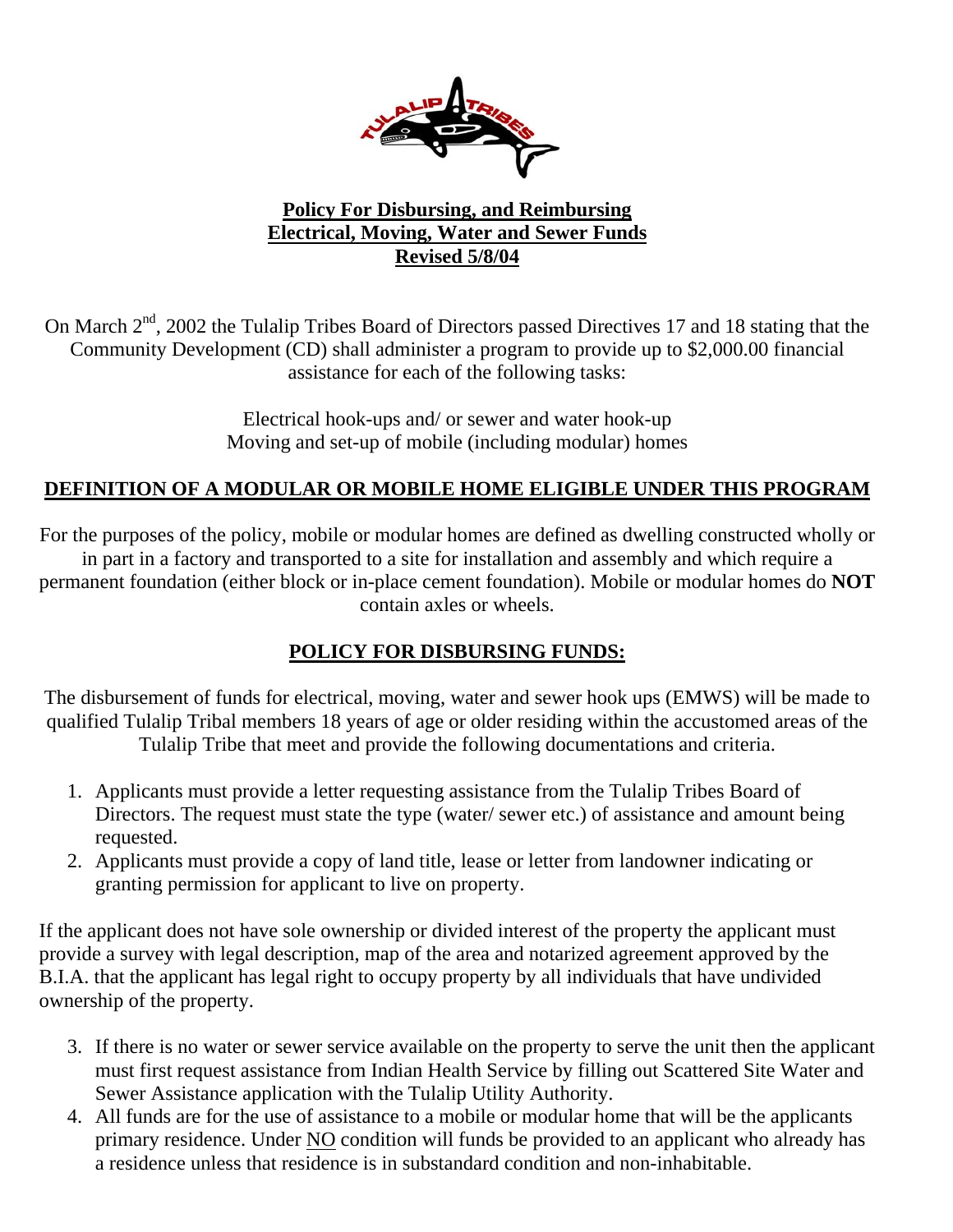- 5. Applicants must provide a written cost estimate from a licensed and qualified business on their letterhead if the work is:
	- Electrical: A licensed electrician must perform the work.
	- Water: A licensed plumber
	- Sewer: Either the Indian Health Services or a company certified with any Washington State County to install sewer or septic systems.
	- Moving and set up of a mobile home: By a licensed business which is the moving and placement of a modular or mobile homes.
- 6. Payment of expenses will be made directly to the contractor based on an invoice for payment to the Tulalip Tribes for the portion of work covered by the amount of assistance that is approved.
- 7. Reimbursement of funds for any work will only be made if applicant completes all of the requirements for assistance.
- 8. Applicants cannot exceed 80% of the median income level as per the scale below.

#### **Median Income for Seattle-Bellevue-Everett**

|     | 1 Person         | 2 Persons        | <b>3 Persons</b> | <b>4 Persons</b> | 5 Persons   |
|-----|------------------|------------------|------------------|------------------|-------------|
|     | 100% \$54,500.00 | \$62,334.00      | \$70,167.00      | \$77,833.00      | \$84,166.00 |
| 80% | \$43,600.00      | \$49,867.20      | \$56,133.60      | \$62,266.40      | \$67,332.80 |
|     |                  |                  |                  |                  |             |
|     |                  | <b>6 Persons</b> | <b>7 Persons</b> | 8 Persons        |             |
|     |                  | 100% \$90,333.00 | \$96,667.00      | \$102,833.00     |             |
|     | 80%              | \$72,266.40      | \$77,333.60      | \$82,266.40      |             |

End of Policy Revisions